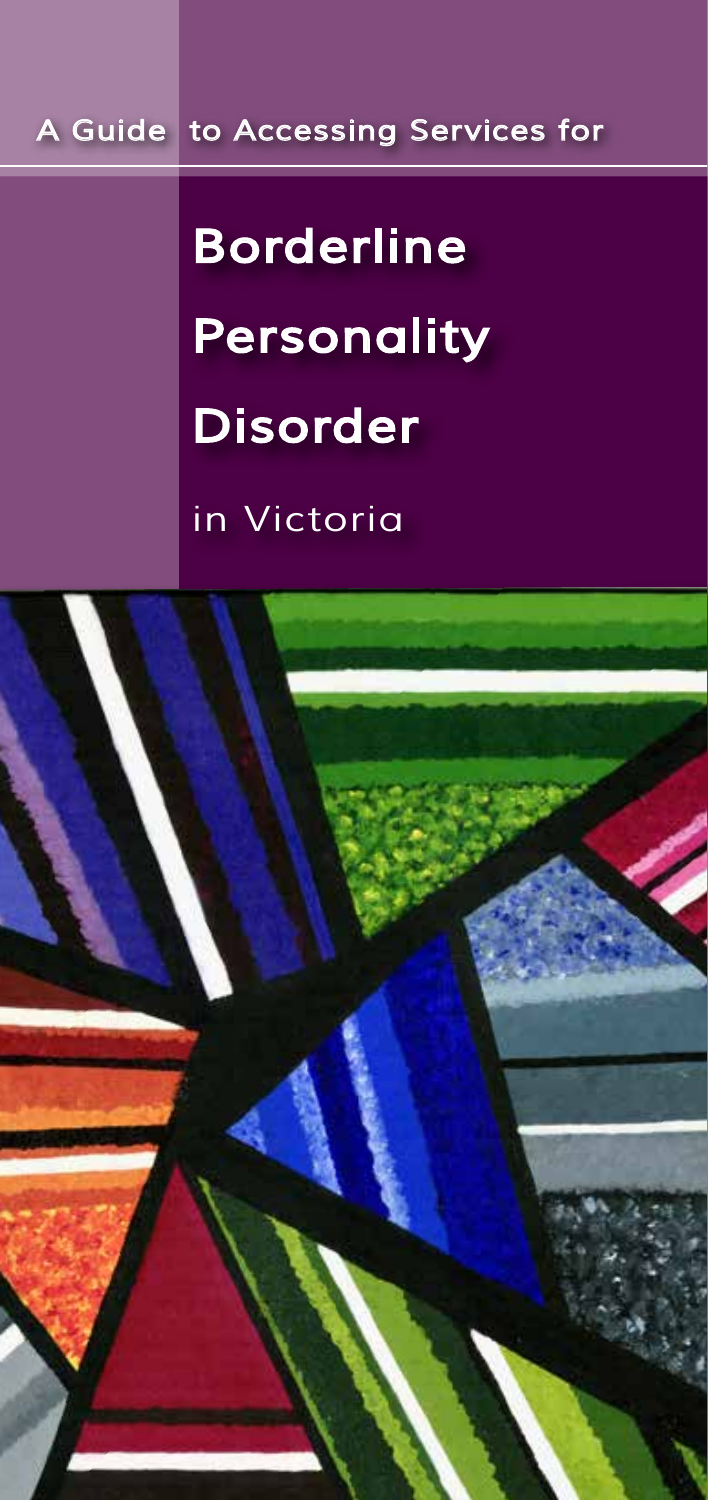## **ABOUT THIS GUIDE:**

This Guide is not a comprehensive list of all BPD services in Victoria. The information in this guide does not replace individually tailored assessment and treatment planning by a mental health professional.

The Guide makes reference to the National Health and Medical Research Council's Clinical Practice Guideline for the Management of Borderline Personality Disorder (2012). The full Guideline is available online (*see Resources section of this Guide, p20*)

Please let us know of any additions or changes to services for BPD by contacting the **Australian BPD Foundation** at

admin@bpdfoundation.org.au

The Guide was produced by the **Australian BPD Foundation** in collaboration with **Spectrum, the Personality Disorder Service for Victoria.**. Peter Fairbanks (Spectrum) and Katerina Volny (Australian BPD Foundation) collaborated with clinicians, carers and consumers from these organisations to write this guide.

2nd Edition June 2016



**Australian BPD Foundation Limited** Support Promote Advacate for Borderline Personality Disorder



# **WHAT IS Borderline Personality Disorder (BPD)?**

According to the National Health and Medical Research Council's Clinical Practice Guidelines, Borderline Personality Disorder (BPD) is a mental illness that can make it difficult for people to feel safe in their relationships with other people, to have healthy thoughts and beliefs about themselves, and to control their emotions and impulses. People with BPD may experience distress in their work, family, and social life, and may harm themselves.

Research has not yet discovered exactly how a person develops BPD, but it probably involves a combination of biological factors (such as genetics) and experiences that happen to a person while growing up (such as trauma or neglect early in life). For most people with BPD, symptoms begin during adolescence or as a young adult, and tend to improve during adult life.

You can read more about this in the National Health and Medical Research Council's **Clinical Practice Guidelines for the Management of Borderline Personality Disorder**. The summary provided on pages 1 to 4 of the Guideline provides information about BPD in plain language.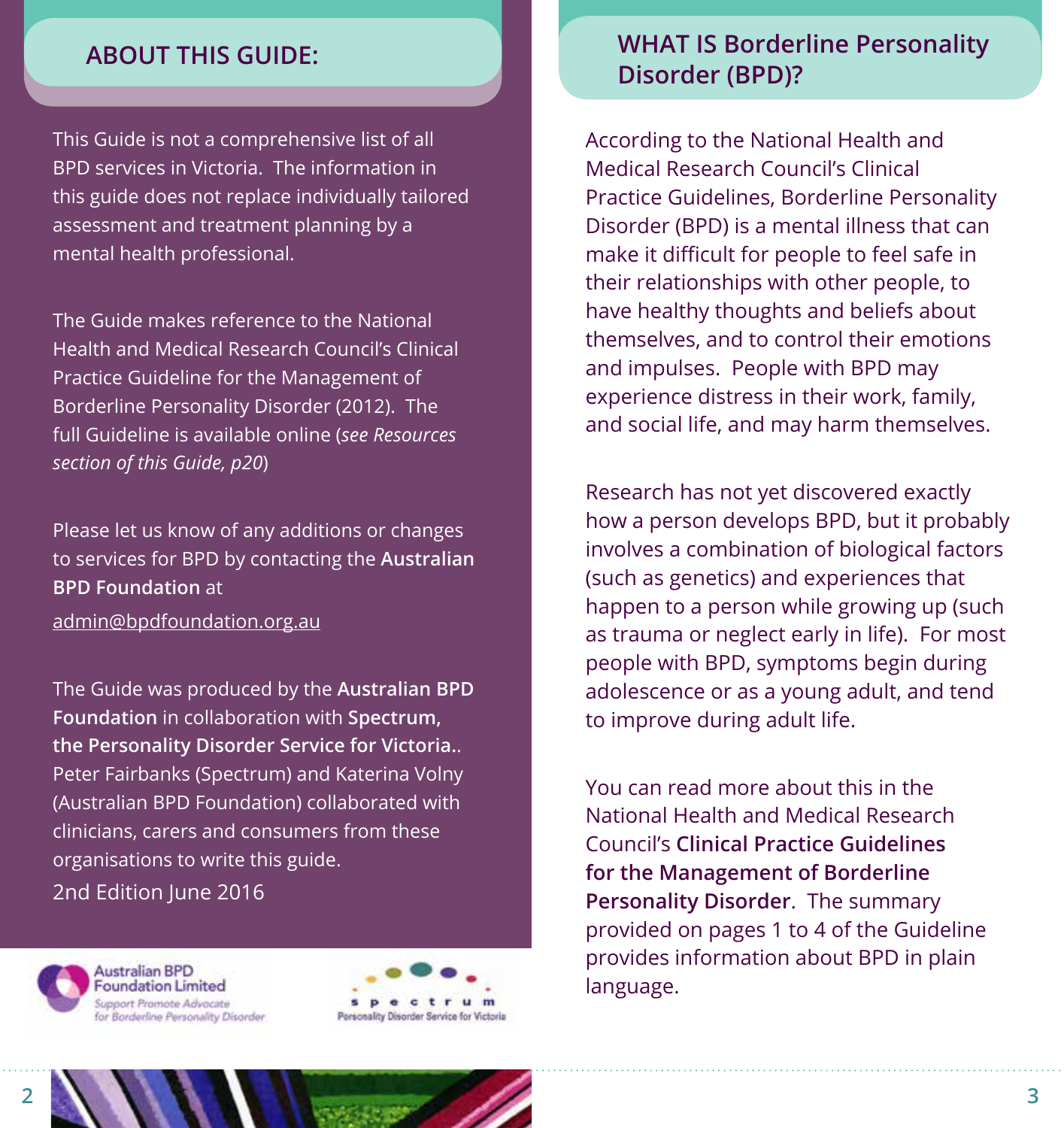# **WHY WE HAVE DEVELOPED THIS GUIDE**

BPD is an illness that has a good prognosis with appropriate treatment, however it can be challenging to access treatment. There can be considerable stigma and misinformation about this illness. The Australian BPD Foundation and Spectrum have jointly developed this guide to promote hope and optimism for people experiencing BPD, their family, carers and treating clinicians. We work to combat the stigma and discrimination that people experiencing this disorder often face.

Although we still need to further develop access to appropriate service supports for those experiencing Borderline Personality Disorder, there are already several specialist treatment services already established in Victoria, including Spectrum Personality Disorder Service Victoria (which provides state-wide services for adults) and Orygen Youth Health (which provides services for young people in their catchment area). Many other public mental health services have developed their own specific Borderline Personality Disorder treatment programs.

# **ASSESSMENT & DIAGNOSIS OF BPD**

In assessing for a possible diagnosis of BPD, a trained mental health professional should carefully ask questions about the person's life, experiences and symptoms. It is also important for people with symptoms of BPD to be referred for a full medical checkup to eliminate the possibility of a physical illness impacting upon their mental health. This may affect the relevance of a diagnosis of BPD and the treatment approach selected.

The initial assessment should include an assessment of the person's safety with regard to self and others, and should also assess for any co-occurring problems, symptoms and diagnoses. Information about past trauma should be obtained sensitively in order to avoid re-traumatising the person. Because the symptoms of BPD can overlap with other conditions it can be challenging for less experienced health professionals to make the diagnosis accurately. If the person is already accessing several services, the assessment should also include an evaluation of how this is functioning for the person and how this could be strengthened.

It may be necessary to get a second opinion from a mental health professional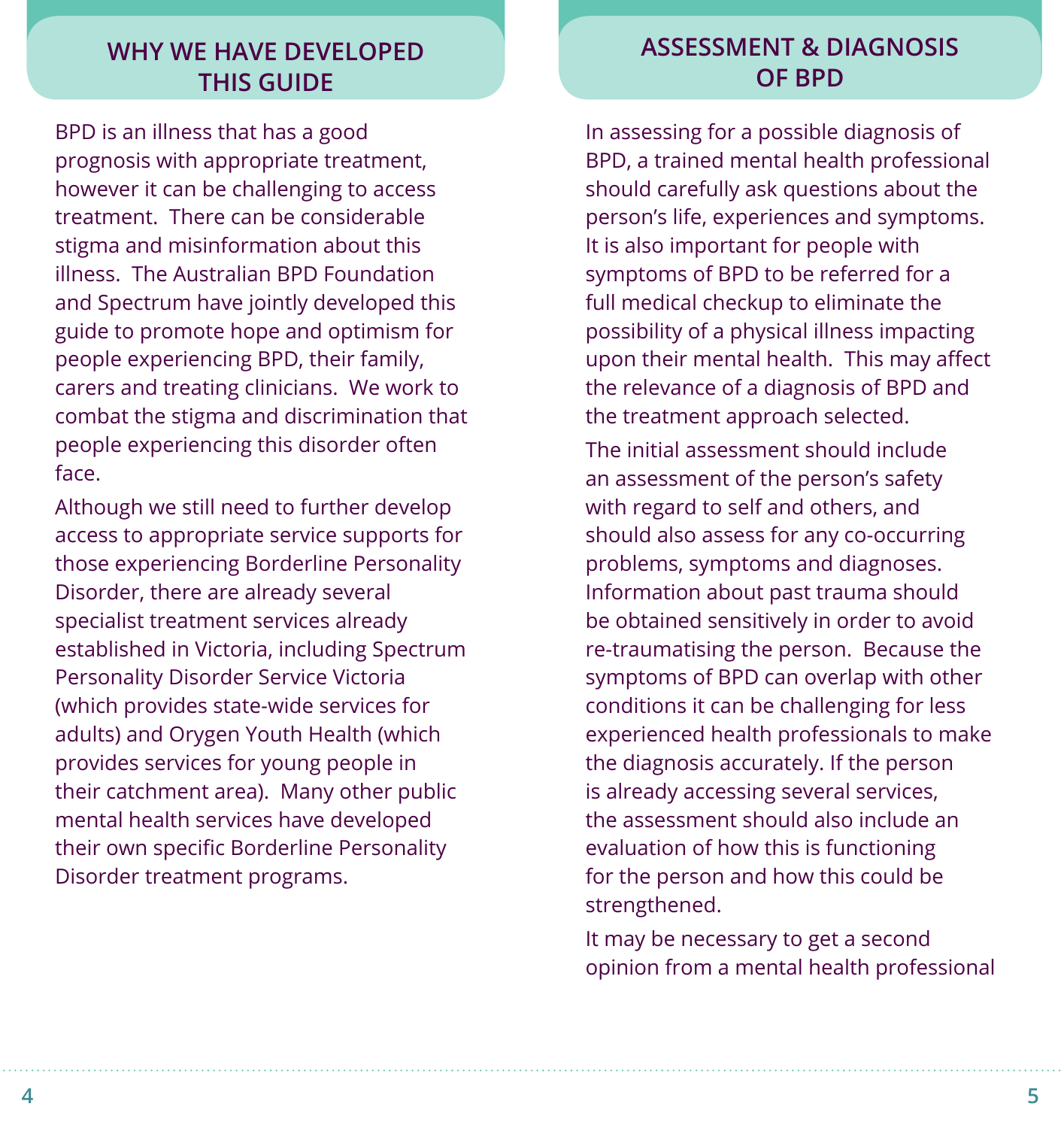who has experience in the diagnosis and treatment of persons with personality disorder.

People wanting an assessment and/ or treatment can discuss referral options with their GP. A decision about referral to public or private services is usually based on the assessment and takes into account such factors such as the severity of the illness and the complexities of the symptoms and circumstances.

#### **Assessment and diagnosis can be obtained via:**

**1. Private Sector Services** A general practitioner (GP) can assist with facilitating a referral to a private allied health clinician or psychiatrist with experience in the assessment and treatment of psychiatric disorders, including personality disorder, and other specialist mental health services (such as private group treatment programs). Services such as the Australian Psychological Society referral service can also provide information with regard to experienced practitioners. General Practitioners can also facilitate a referral for the one-off psychiatric assessment and treatment recommendations that come

under Medicare (Item 291).

**2. Public Sector Services:** A GP can facilitate a referral to Spectrum's BPD Clinic for a one off psychiatric assessment and treatment recommendations under Medicare (Item 291). This is free of charge for the person being assessed. Medicare Item 293 allows for one follow up review within a year of the initial assessment.

Spectrum has more information at  **www.spectrumbpd.com.au**.

**3. Public Mental Health Services** (accessed via a local public hospital network) provide multi-disciplinary mental health assessments for people with high mental health needs. They also provide treatment for people with borderline personality disorder. Public Services prioritise people with severe and/or complex conditions. There may be waiting lists for these services.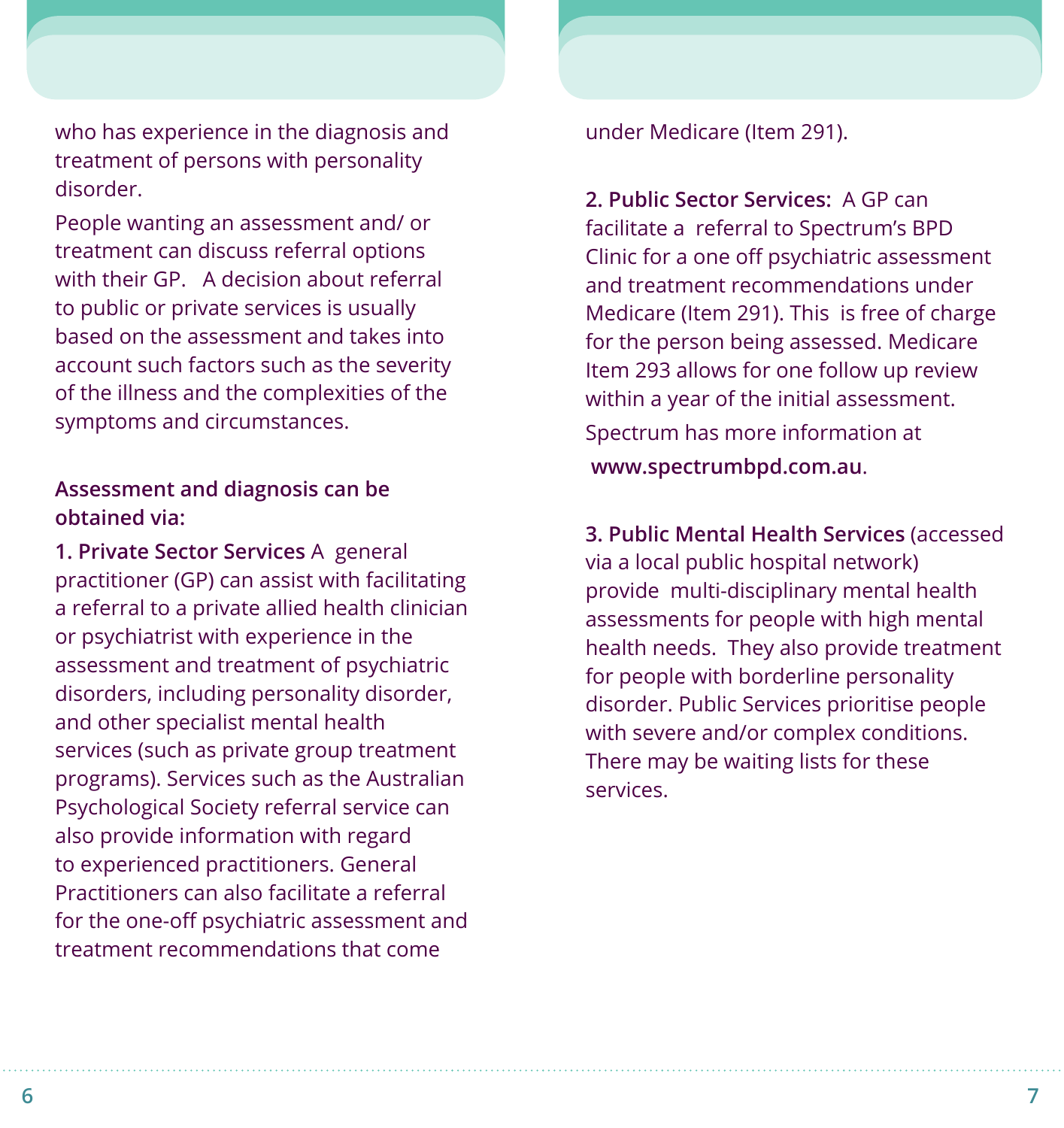# **TREATMENT FOR BPD**

Borderline Personality Disorder is a treatable illness. In the last two decades scientific research has made significant progress towards a better understanding of the symptoms and experiences of those with this diagnosis and what works and tends not to work in various treatment settings.

There are now several evidence-based psychological therapies that are effective in the treatment of people with Borderline Personality Disorder.

Clinicians who have received training and are providing treatment for people with a BPD diagnosis may utilise a range of different approaches to treatment. These treatments share common features that have been found to be effective in assisting people recover from BPD.

Medication is not a person's main treatment for BPD, because evidence has shown that medicines usually only provide minimum relief of symptoms for people with BPD and do not improve other aspects of the illness.

Psychiatric inpatient hospital stays should generally be brief and be directed at the achievement of specific goals that are agreed upon by the clinician and the patient at the time of admission.

Admission to psychiatric inpatient facilities may be deemed necessary when a person's situation is experienced as overwhelming and there is significant risk to themselves or others.

Public inpatient care is generally reserved for short-term crisis intervention for people with co-occurring mental illness or those at high risk of suicide or medically serious self-harm.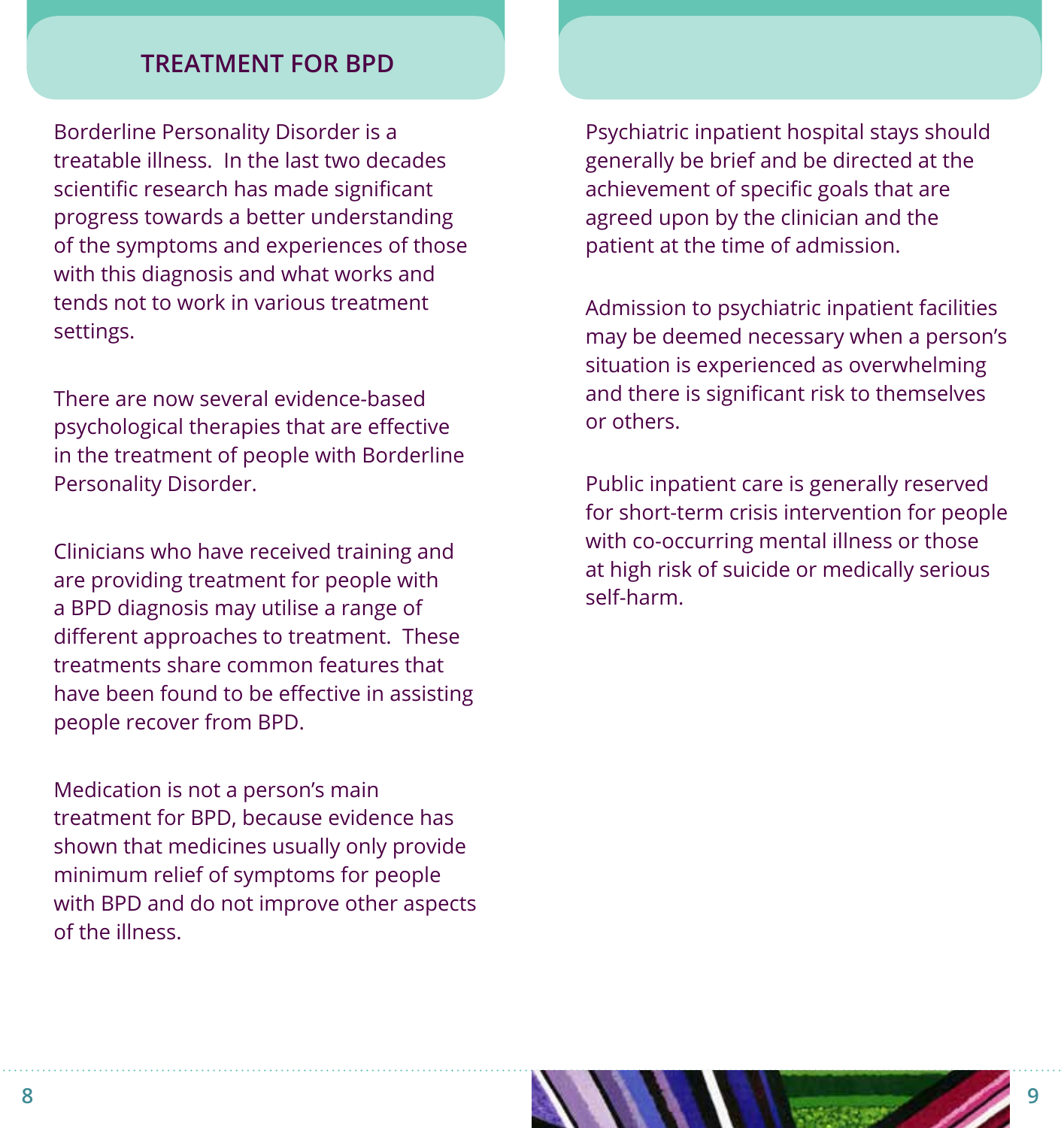#### **Dialectical Behaviour Therapy (DBT)**

is a therapy developed by Marsha Linehan. It includes a combination of skills training sessions and individual sessions. The skills training supports development of mindfulness, emotional regulation, self-soothing and interpersonal effectiveness.

**DBT is available at Spectrum, various Area Mental Health Services, and some private hospitals in Victoria.**

#### **Acceptance and Commitment Therapy**

**(ACT)** aims to support a person to accept what is out of their personal control and commit to action that improves and enriches life. This is achieved through using psychological skills to effectively deal with painful thoughts and feelings, so that they have much less impact and influence.

**ACT is available at Spectrum & South West Healthcare.**

#### **Mentalization Based Therapy (MBT)**

is a therapy that aims to increase a person's capacity to reflect on their personal internal experiences through feelings, thoughts, urges, memories, beliefs and wishes as well as learning how to better understand other people's internal experiences. This

increases self-understanding and relationships with others reduces many of the challenging behaviours associated with a diagnosis of BPD.

**MBT is available at Spectrum & Goulburn Valley Area Mental Health Service at Shepparton & Alfred Psychiatric Child Area Mental Health Service**

#### **Cognitive Analytic Therapy (CAT)**

is a time limited therapy. The CAT practitioner works to identify chains of events, thoughts, emotions and motivations which help explain how problems such as self harm, angry outbursts etc develop. It also aims to identify patterns of relating that cause problems between the person with BPD and others. Often these patterns are developed early in childhood and are repeated later in life.

**CAT is available at Orygen Youth Health.**

#### **Schema-Focused Therapy (SFT)**

*Schemas* are ridged core beliefs about oneself. The basis of BPD maybe seen as a pattern of maladaptive schemas that develop in early life. SFT addresses these maladaptive schemas and the associated emotional, cognitive and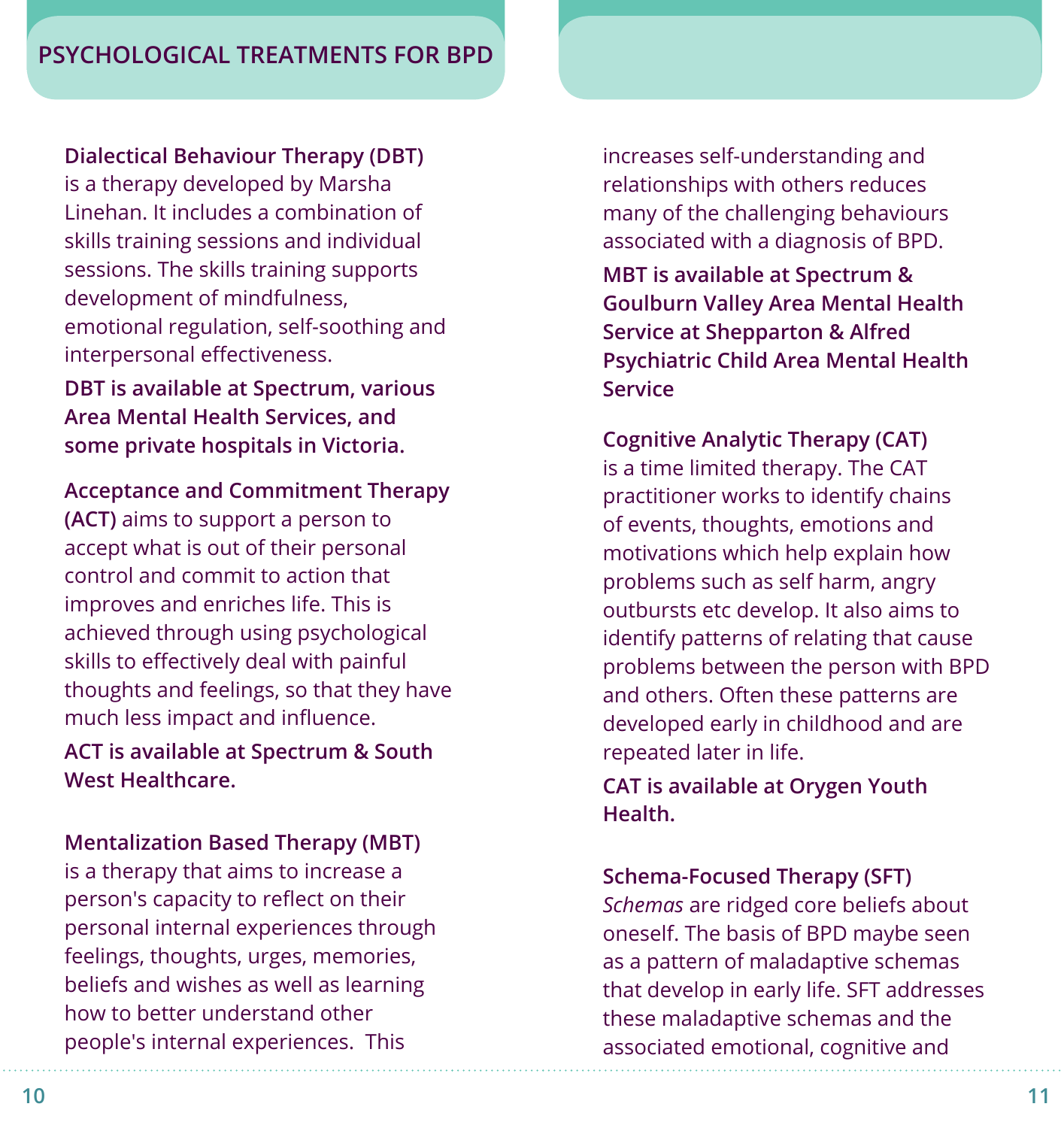#### behavioural difficulties.

**SFT is available at Victoria Clinic & Epworth Hospital.**

**General Psychiatric Management (GPM) and Good Clinical Care\*** are evidence based treatment approaches based on Practice Guidelines for the Treatment of Borderline Personality Disorder. Both have been found to be effective and have long-term positive effects across a broad range of outcomes. As these are based on guidelines they can be straightforward to learn and apply in a variety of mental health settings. These therapies are guided by similar factors.

**\* "General Psychiatric Management" and "Good Clinical Care" should not be confused with TAU (Treatment as Usual).**

**Studies show that therapy given by a person trained in treating BPD and guided by the National Practice Guidelines can be just as effective as one of the therapies mentioned providing it includes the following factors:**

## **FACTORS FOR EFFECTIVE TREATMENT**

**A clear plan for therapy guided by an understanding of what works for BPD.**

Clear limits of what the therapist can and can't provide and when to refer to other supports as needed.

**Providing the person and their support network eg. family/friends/carers with information about the diagnosis, treatment and prognosis in a hopeful and realistic way.**

Empathy and validation of the person's distress.

**A focus on the relationship. The therapist treats the person as an individual and seeks to understand what is going on for the person**

The therapy focuses more on the *reasons* for the person's behavior/s and actions than on the *actions* themselves and helps them to develop an understanding of their mind (thinking / feeling) and the link between thoughts and actions**.**

**An exploration together of what situations lead to distress.**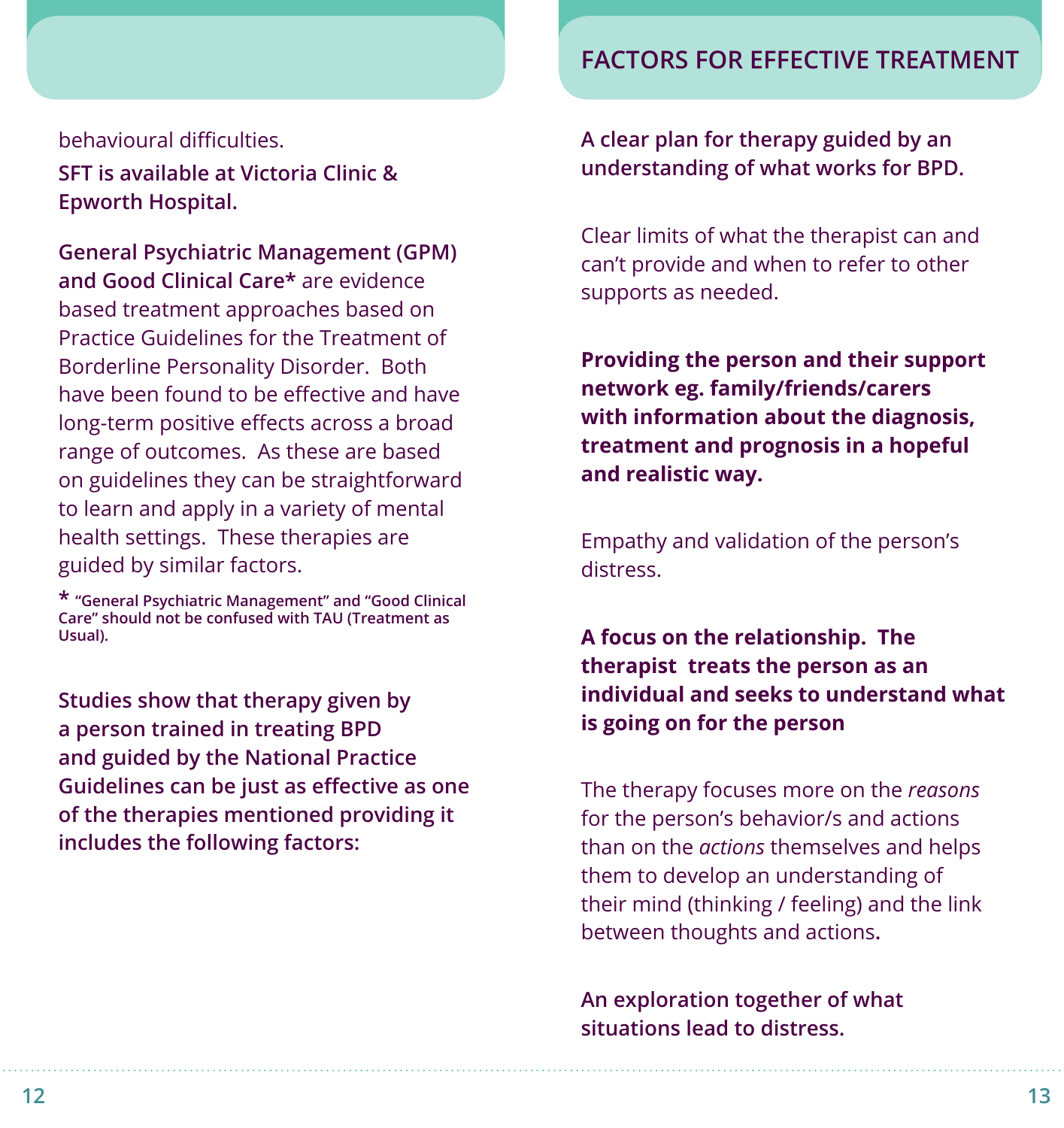Assisting in the learning of less harmful skills for managing stress. Being prepared and having a consistent response to distress.

**The repair of misunderstandings between the therapist and the patient when they occur**

Developing together a collaborative management plan…..what works and when / what doesn't work and why

#### **Promotes autonomy and reduce dependence.**

Recognising that the person's experience is "real" to them. They are "doing the best they can" given their circumstances at that time.

**Building and maintaining motivation. Some people with BPD feel uncertain about change. Many find it hard to imagine how things can improve so the therapist must maintain hope for change even when the person with BPD is unable to.**

The therapy also focuses on helping the person regain or maintain their interests and vocation/study and relationships.

#### **Treatment can change:**

- » the ability to manage emotions and impulses and to change the way people relate to themselves and others, especially in close relationships
- » the gradual development of a stable sense of self
- » assisting people to regain or maintain their interests. This will vary from person to person and may take many forms eg study, part-time job, yoga, sports

The patient's readiness for long term therapy needs to be carefully considered by both the patient and the therapist prior to both making a commitment to a full course of psychological treatment.

For a person to achieve the best results from psychological therapy he or she will need to be willing and able to attend appointments regularly (often weekly) and to be able to openly explore their expectations of the therapy and their therapist.

Assessment and some pre-therapy sessions can help patients who are apprehensive or anxious about committing to therapy to familiarise themselves with what is involved.

**There is no evidence at this time that any of the treatments mentioned is better than any of the others.**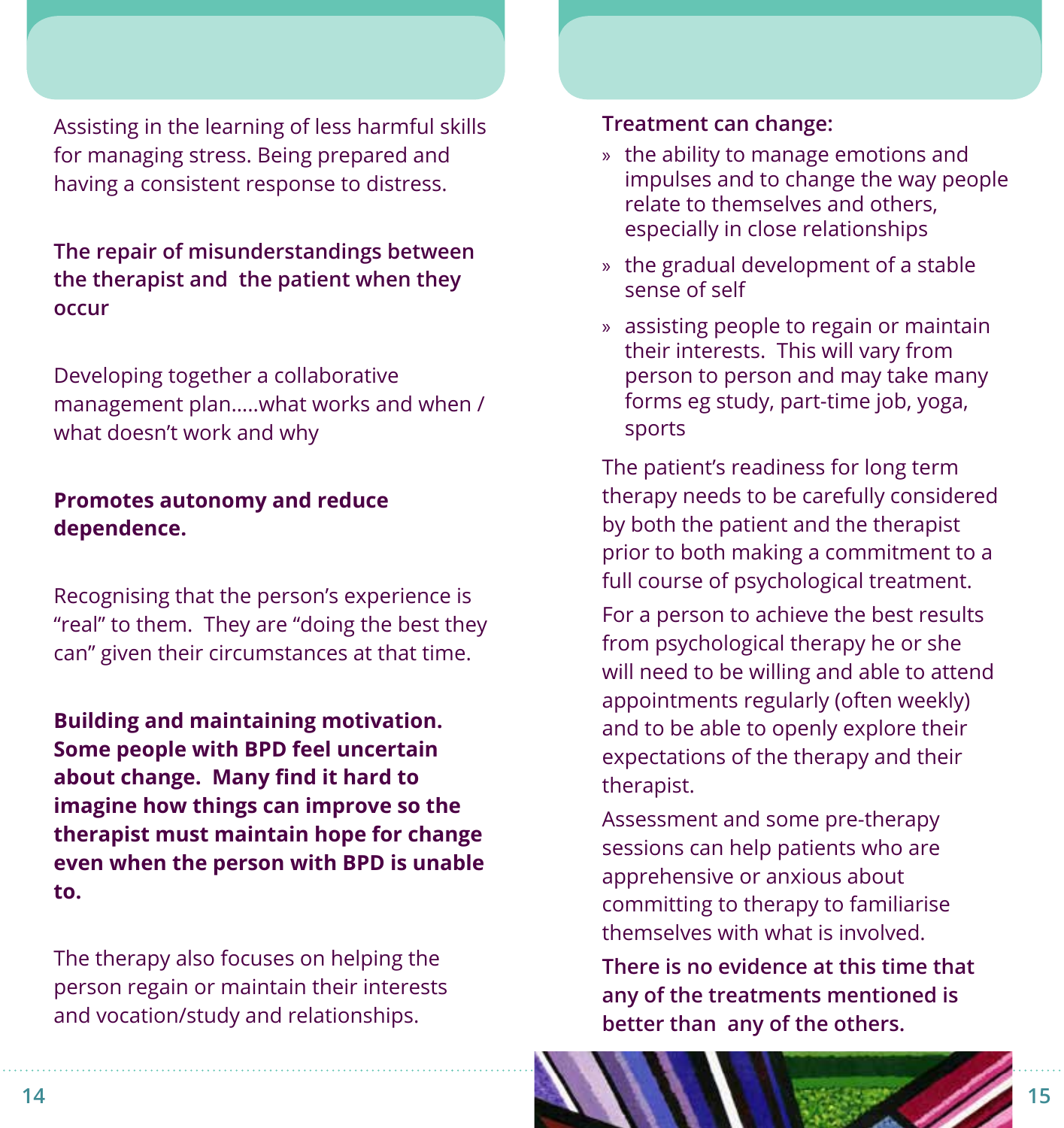## **Factors that may affect the treatment process**

- » Prolonged hospital admissions and/ or frequent hospital admissions as a primary method of risk management.
- » Irresolvable breaches (disagreements) in the relationship with a therapist.
- » Treatment arrangements lacking clear structure and consistency.
- » Excessive use of medication as a primary or secondary form of treatment.
- » Use of substances and/or untreated co-morbid illness.
- » Lack of a treatment and/or crisis plan, developed and negotiated by the patient and the therapist and involving input from other practitioners and family members (where appropriate and approved).
- » A rigid and inflexible therapist.
- » When clients feel they have no ownership of their treatment.

National Health and Medical Research Council guidelines state that people with a Borderline Personality Disorder diagnosis should be provided with structured psychological therapies that are specifically designed for them and conducted by one or more adequately trained and supervised health professionals. The majority oftreatments for BPD should be provided within community based services.

# **Role of medication**

- » There is no specific medication for BPD. Medication may be a useful addition to therapy. It should not be the only treatment.
- » For some people medication can help reduce symptoms of depression, anxiety, impulsivity, anger and mood swings allowing them to get the most out of therapy and life
- » May help ease a crisis
- » Side effects of medications eg weight gain, excessive sleepiness, may have a negative impact upon the person's ability to function
- » As well as its direct effect, medication often has a powerful symbolic function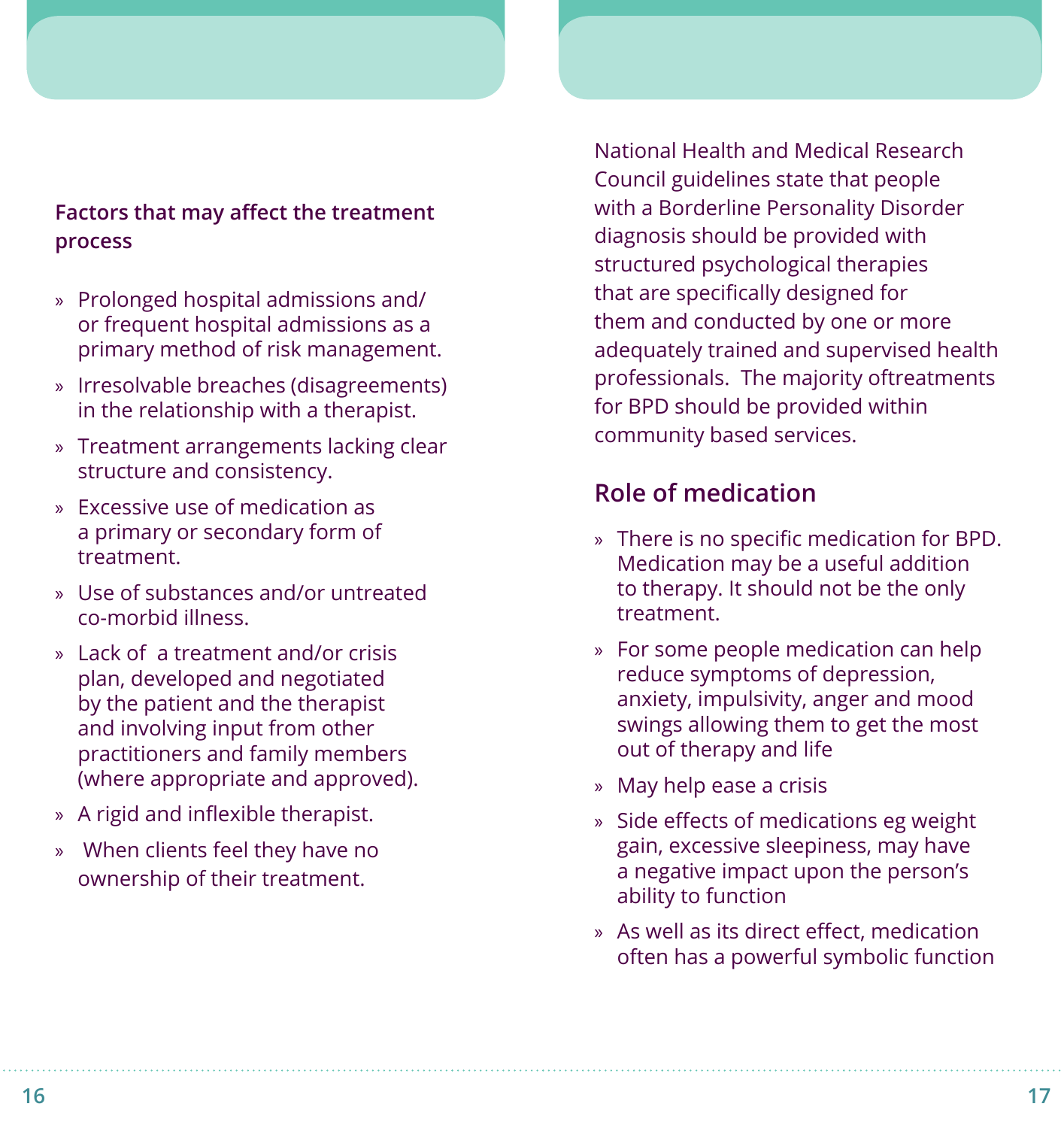# **HOW TO ACCESS TREATMENT**

(placebo effect). This can include feelings of being cared about, not being cared about, empowered, disempowered, having something unwanted forced upon them.

- » At times prescribing doctors may feel at a loss about how they can help a patient who is feeling so hopeless and begging for something, anything, to ease their distress. Prescribing medication is something doctors can do, and in the moment of a change of medication, an increase or a new medication their patient might feel heard.
- » Stopping medication may be perceived as abandonment
- » Unfortunately, long term, medication does not help the person to develop a stable sense of who they are and to learn new skills to manage their overwhelming emotions. Medication may dampen feelings, However, in the longer term the person needs to learn skills to help them tolerate their intense feelings rather than push these feelings away.

For a person to properly make use of psychological treatment he or she will need to be able to attend appointments regularly and to be able to openly explore their expectations of the treatment and the therapist.

Prior to making a commitment to a full course of treatment, some intial preparatory work can assist patients who are apprehensive or highly anxious about engaging to prepare and better familiarize themselves with what a treatment entails.

#### **Treatment Pathways:**

1. Public community mental health services, can be accessed via local public hospital networks. Specialist treatment from Spectrum can be accessed via public mental health services or sometimes via a GP (for those living in Victoria).

2. Private community mental health services can be accessed via private hospitals and private community based BPD treatment programs.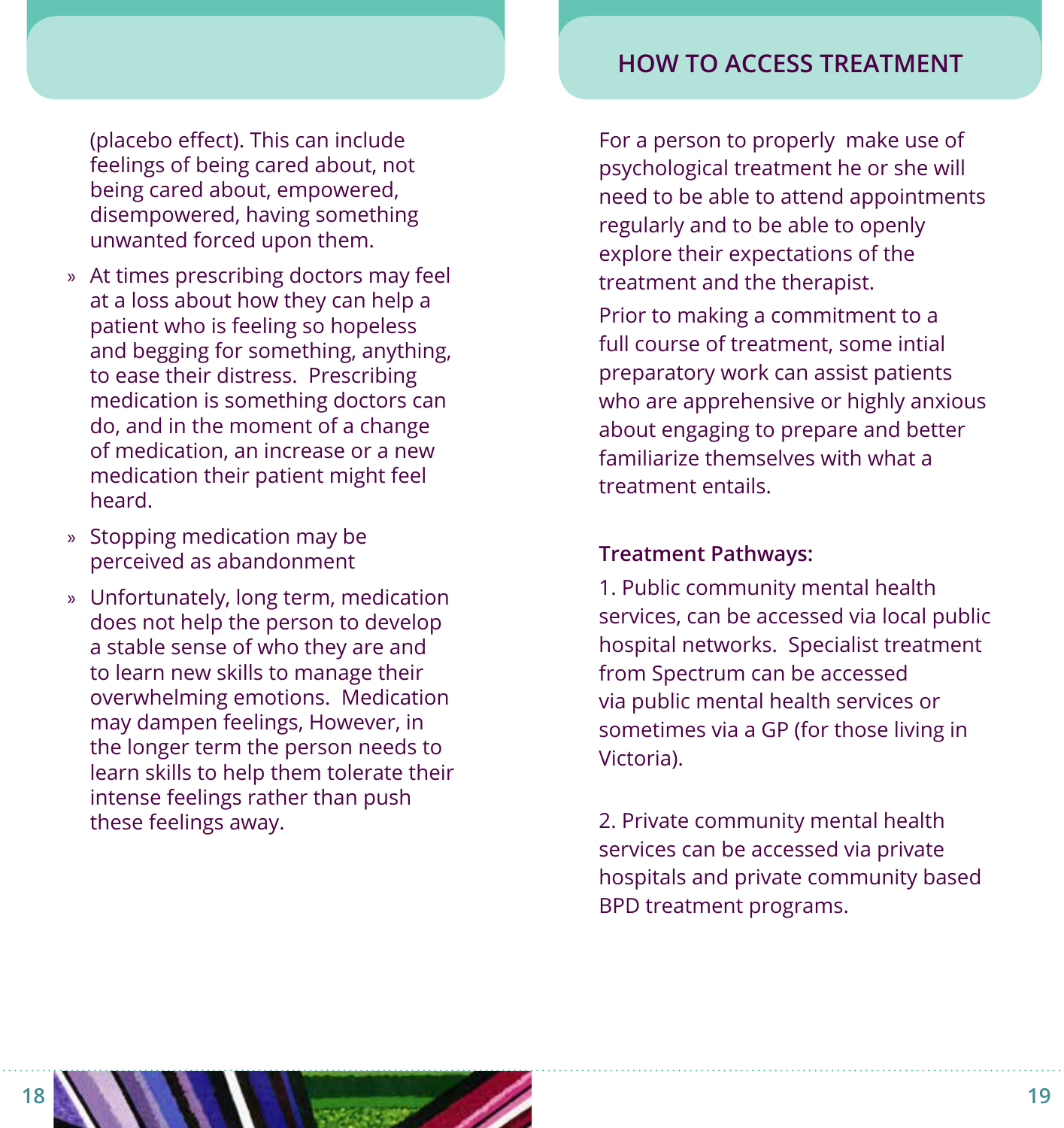3. Private health insurance with psychiatry inpatient cover and referral from a private psychiatrist attached to the hospital will facilitate access to private BPD treatment programs such as Dialectical Behaviour Therapy. Once engaged in therapy, if the patient consults the psychiatrist on the same day that they attend the therapy sessions then the psychiatrist's fee is covered by some insurance schemes. Please check with your insurance provider when considering service options.

4. A GP can refer you to a private psychiatrist for treatment. Individuals can look at the RANZCP website ('*find a psychiatrist*') or call Spectrum for a list of possible psychiatrists that work with BPD.

Medicare funds cover part of the costs of consulting a psychiatrist for up to 50 sessions a year.

5. The GP can also refer you to a private psychologist for treatment. Individuals can contact the Australian Psychological Society (APS) or

Spectrum for a list of possible psychologists that work with BPD. Some limited rebate available for psychologists or other experienced allied health professionals. The diagnosis of BPD is not a recognized condition for rebate so the individual will need to have a cooccurring condition such as anxiety, depression etc. Psychological treatments may be required for up to a period of two years.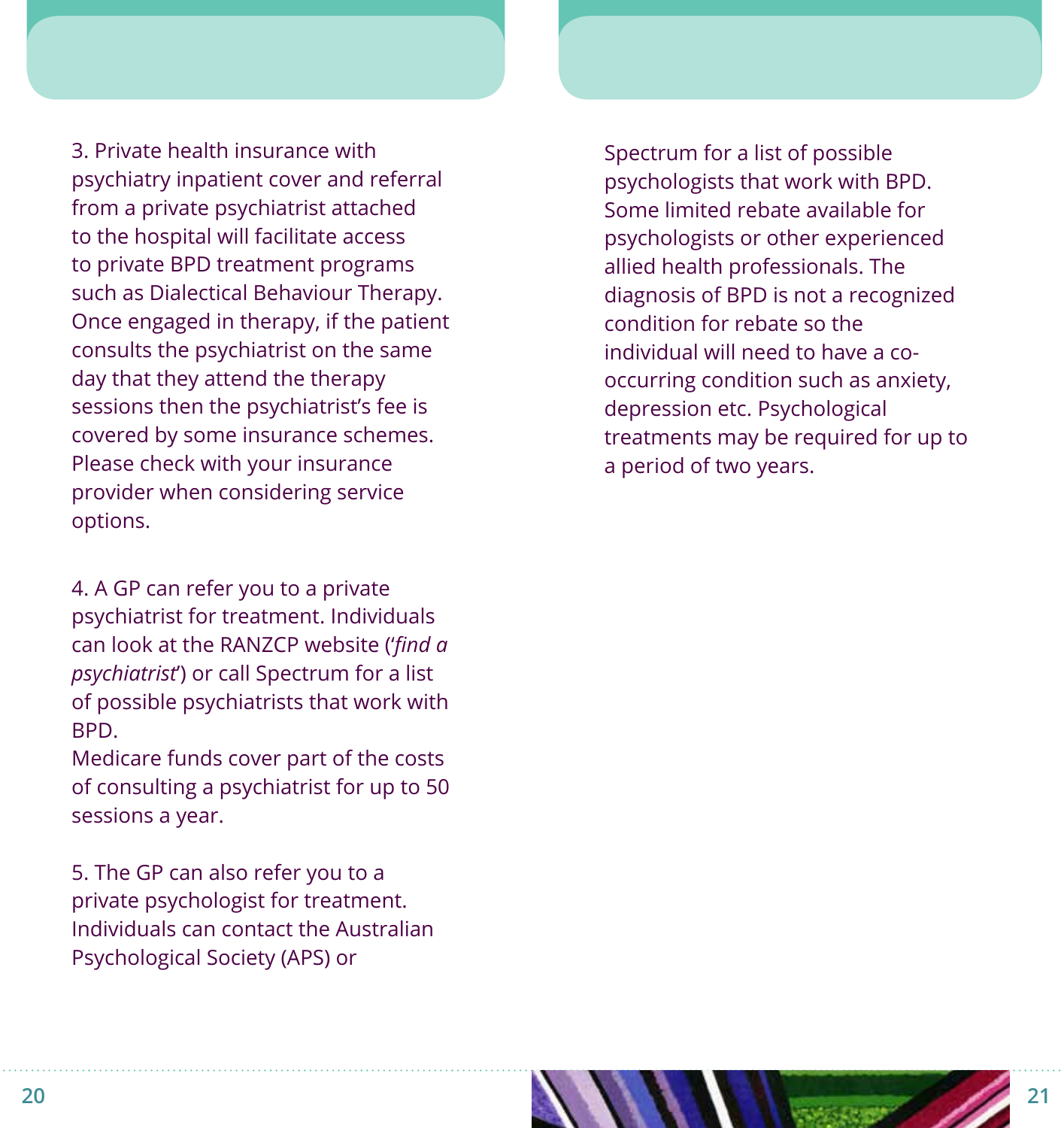# **SUPPORT FOR FAMILIES & FRIENDS**

Families, friends and other people supporting someone with BPD often play an important role in the recovery of a person with BPD.

Families and friends can also access support for themselves from community agencies to receive information about the diagnosis, the prognosis and how to best support the person with BPD, including how to appropriately response to suicide and self harm behaviours and how to manage their own feelings of anxiety, grief and feeling blamed by others.

# **COMPLAINTS PROCESSES:**

**Complaints and feedback can lead to improved services and experiences for everyone**. If you have concerns, complaints or grievances about access to services you may wish to speak with the managers/complaints officers of the clinical services involved or contact the **Mental Health Complaints Commission.**  The **Mental Health Complaints Commission** can be contacted on: **www.mhcc.vic.gov.au 1800 246 054**  help@mhcc.vic.gov.au

## **Resource List**

#### **Public Area Mental Health Services (AMHS)**

Some public Mental Health Services are providing specialist BPD treatments locally. You can enquire about what local treatments are available:

www.health.vic.gov.au/mentalhealthservices

#### **For young people**

**HYPE Clinic:** for youth (15 to 24yo) in the Orygen Youth Health Catchment

http://oyh.org.au/our-services/clinicalprogram/continuing-care-teams/hypehelping-young-people-early

**Headspace**: a youth service (12 to 25yo) may provide assessment and/or treatment http://headspace.org.au/

#### **Private Hospital Therapy programs**

Most private psychiatry hospitals run day programs for various mental health conditions, including BPD. This facility is relatively easy to access for those patients who have private health insurances with inpatient psychiatry covers. Private hospitals generally require patients to be assessed and referred to the day programs by psychiatrists accredited to practice at those clinics.

**Albert Road Clinic** 1300 251 243 www.albertroadclinic.com.au/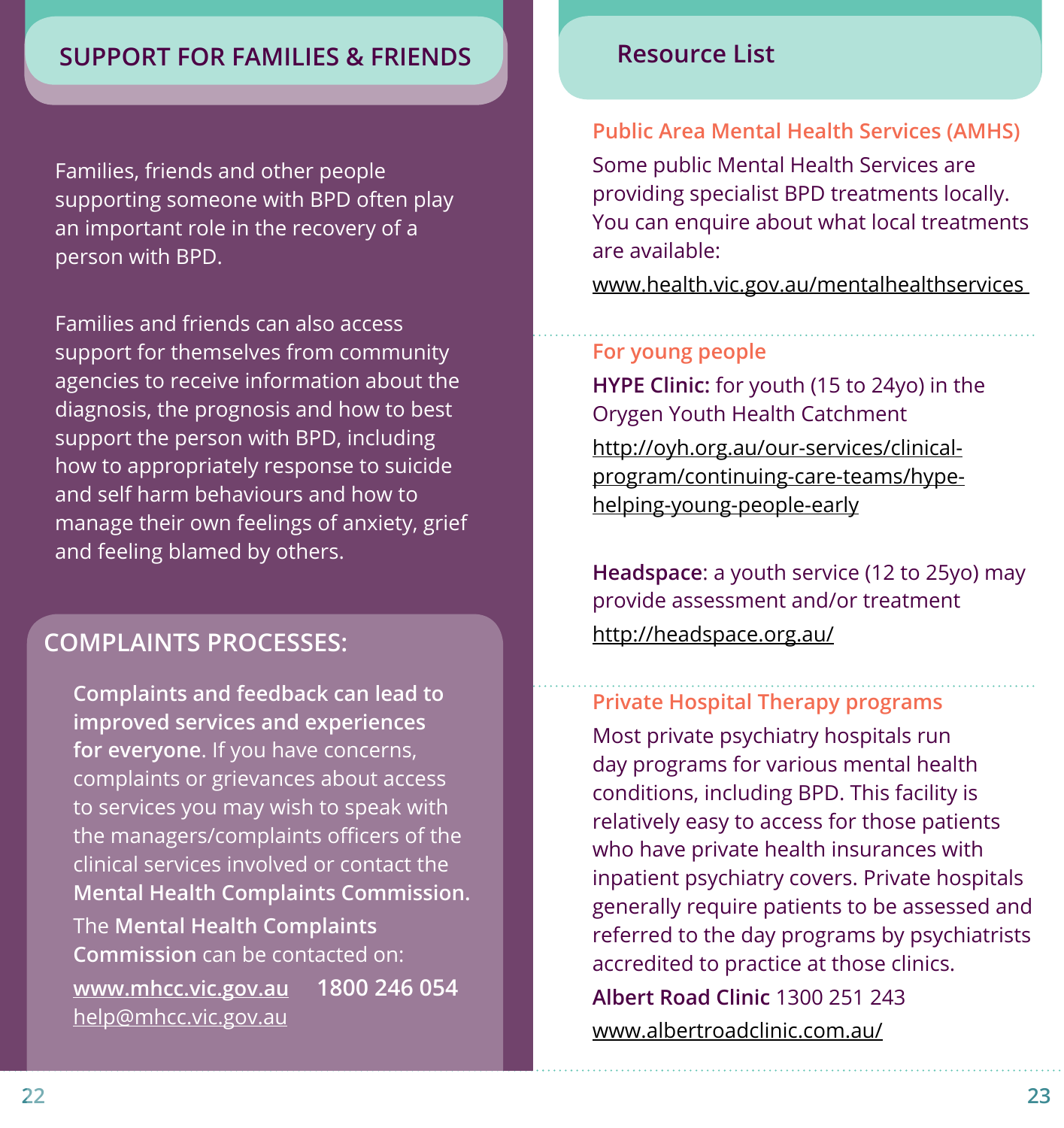# **Resource List**

**Delmont Hospital** (03) 9805 7370 www.delmonthospital.com.au/

**Epworth Hospital** (03) 9426 6666 www.epworth.org.au/

**Geelong Clinic (03) 5240 0700** www.thegeelongclinic.com.au/

**Melbourne Clinic** (03) 9429 4688 www.themelbourneclinic.com.au/

**Mitcham Private Hospital (03) 9210 3155:**  www.mitchamprivate.com.au

**Northpark Private Hospital (03) 9468 0100**  www.northparkprivatehospital.com.au/

**St John of God Pinelodge Clinic**  (03) 8793 9444

www.sjog.org.au/hospitals/pinelodge\_ clinic/contact\_us.aspx

**Victoria Clinic (03) 9526 0200**  www.tvccentre.com.au/

**Wyndham Clinic** (03) 9731 6646 wyndhamclinic.com.au/

# **Resource List**

**Independent Private Programs: Melbourne DBT Centre** (03) 9530 9777 (provides after hours treatment) http://melbournedbtcentre.com.au/ wpress/

A number of other private psychology clinics provide DBT and other treatments for Borderline Personality.

Private Psychologists can be found by using the Australian Psychological Society website: www.psychology.org.au/FindaPsychologist/ or the Australian Clinical Psychology Associa-tion website http://www.acpa.org. au/find-a-clinical-psychologist/

Psychiatrists can be found by using the RANZCP website: www.ranzcp.org/Mentalhealth-advice/find-a-psychiatrist.aspx

## **For Carers and Family**

**Mind Australia** run a monthly support group for family and friends of a person with BPD, a carer helpline **1300 550 265**  and individual counselling sessions for carers: www.mindaustralia.org.au

**Bouverie Centre** run a Fostering Realistic Hope Group: (**03) 93855100.**

www.bouverie.org.au/help-for-families/ fostering-realistic-hope **Family therapy is also offered:** www.bouverie.org.au/help-for-families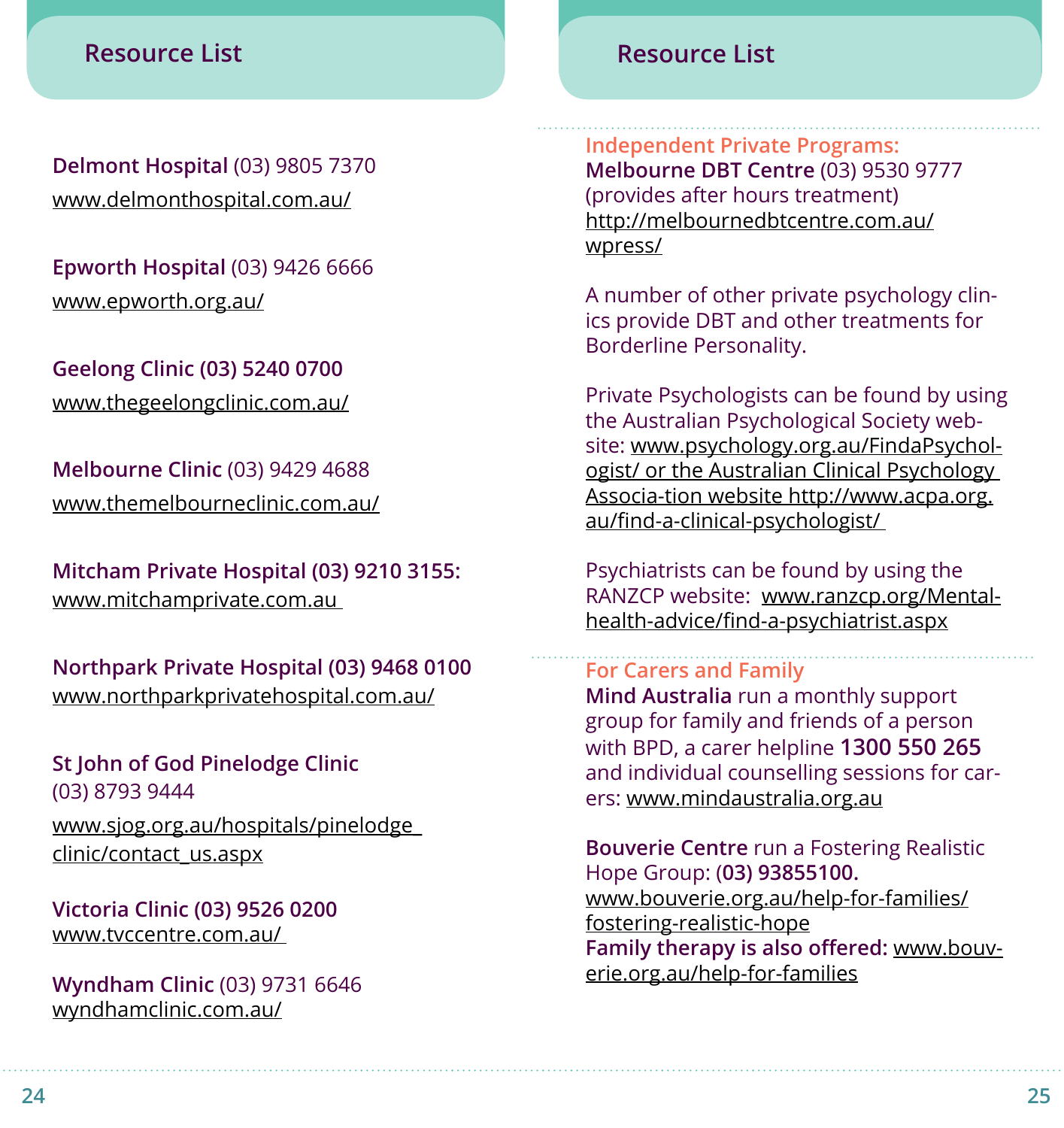Family Connections: a free, 12-week course that meets weekly for two hours to provide education, skills training, and support for people who are in a relationship with someone who has BPD. www.bpdaustralia.com/family-connections-1/

COPMI (Children of Parents with a Mental Illness). Many useful resources for children, parents and professionals http://www.copmi.net.au/

### **For Drug and Alcohol services: Turning point 8413 8413** www.turningpoint.org.au/Treatment.aspx

**Direct Line** state-wide drug and alcohol services **1800 888 236** www.directline.org.au

## **SHARC (Self Help Addiction Resource**

**Centre)** promotes self-help approaches to recovery from severe alcohol and drug related issues. www.sharc.org.au

#### **Web Resources**

**Spectrum Statewide Borderline Personality Disorder Service** www.spectrumbpd.com.au/

## **Australian BPD Foundation**

Includes links to two forums run by SANE Australia: one for lived experience and the other for carers (NOT BPD specific). These forums provide a safe online peer support. www.bpdfoundation.org.au

## **Helping Young People Early (HYPE) Orygen Youth Health**

http://oyh.org.au/our-services/clinical-program/continuing-care-teams/hype-helpingyoung-people-early

# **Project Air Strategy for Personality Disorders**

https://ihmri.uow.edu.au/projectairstrategy/index.html

#### **National Education Alliance Borderline Personality Disorder (NEA BPD) Australia:** www.bpdaustralia.com/ **USA:**  www.borderlinepersonalitydisorder.com/

**SANE Helpline 1800 187 263** www.sane.org

**The Linehan Institute Behaviour Tech** http://behavioraltech.org/index.cfm

**National Health and Medical Research Council Clinical Practice Guidelines for the Management of Borderline Personality Disorder**

www.nhmrc.gov.au/\_files\_nhmrc/publications/attachments/mh25\_

#### **BPD Community Victoria** www.bpdcommunity.com.au